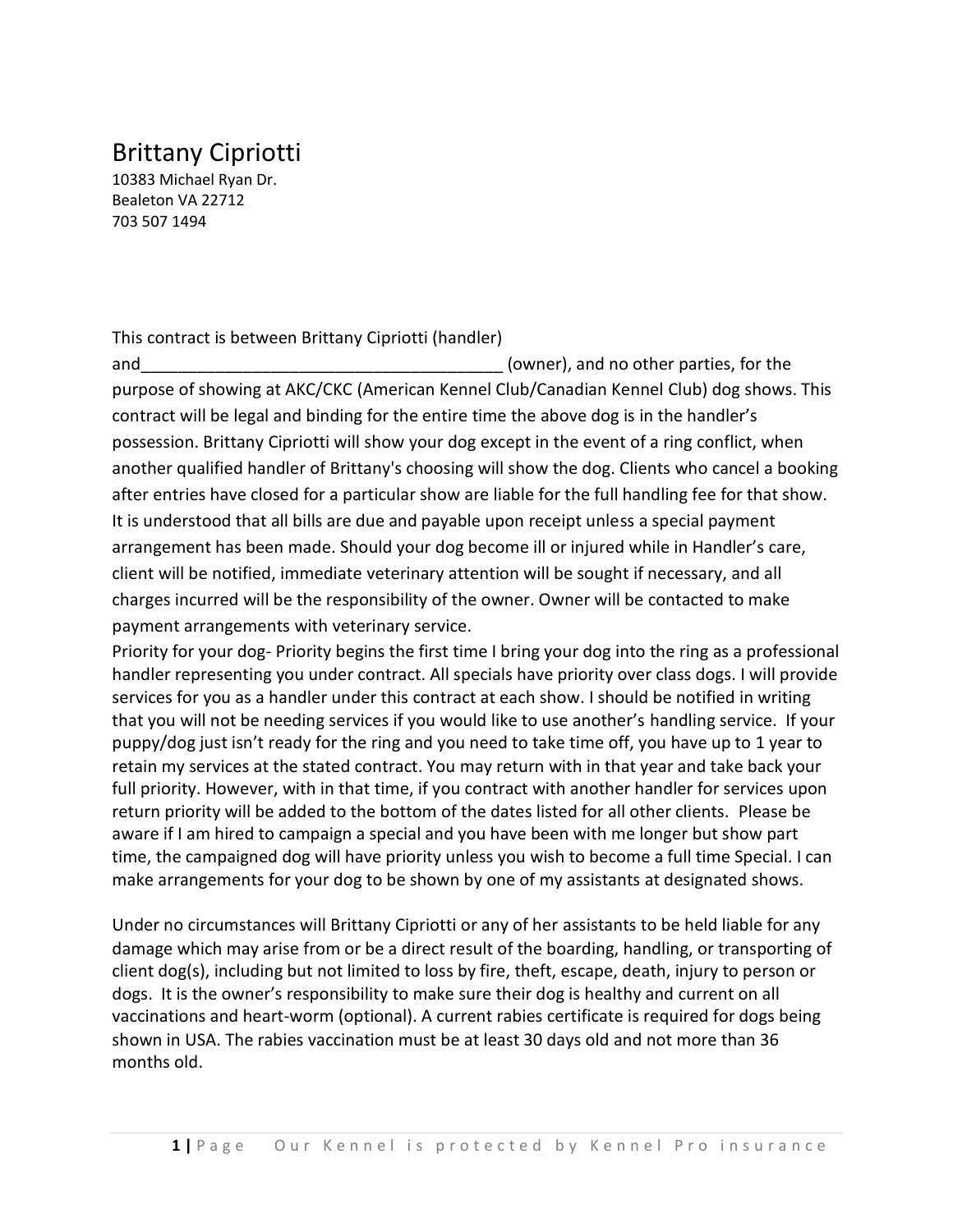Charges will be incurred as per the attached rate card. If the owner would like photos, he/she needs to tell the handler in advance when they would like photos. If not specified I will not wait for pictures. This contract is being signed on the day of the same of the set of the set of the set of the set o legal and binding in the State of Virginia, and between the above written persons and no other parties. Any litigation arising from this contract will be settled in the Courts in the State of Virginia in the county of Fauquier. Any changes or alteration to this agreement must be made in writing. No other promises, conditions or provisions are implied, unless attached to this contract. Any arbitration to this contract will be held in Fauquier County Virginia.

| $100.00 * 8$ **<br><b>ALL BREED SHOW</b><br>Ringside pickup<br>115.00<br>Group 1 or 2<br>Group bonuses<br>Group 3 or 4<br><b>BIS bonus</b><br>500.00<br><b>RBIS</b><br>350.00<br>Dogs met ringside are responsible for their own crating/care/grooming Ringside pickup fees are charged<br>to clients that are not contracted or carried by me.<br>Dogs that travel or set-up with me are responsible for ** division of costs | 125.00* & **<br>140.00<br>200.00 |
|--------------------------------------------------------------------------------------------------------------------------------------------------------------------------------------------------------------------------------------------------------------------------------------------------------------------------------------------------------------------------------------------------------------------------------|----------------------------------|
|                                                                                                                                                                                                                                                                                                                                                                                                                                |                                  |
|                                                                                                                                                                                                                                                                                                                                                                                                                                |                                  |
|                                                                                                                                                                                                                                                                                                                                                                                                                                |                                  |
|                                                                                                                                                                                                                                                                                                                                                                                                                                | 100.00                           |
|                                                                                                                                                                                                                                                                                                                                                                                                                                | 500.00                           |
|                                                                                                                                                                                                                                                                                                                                                                                                                                | 350.00                           |
|                                                                                                                                                                                                                                                                                                                                                                                                                                |                                  |
| 125.00 * & **<br>INDEPENDENT/CONCURENT<br><b>SPECIALTY</b>                                                                                                                                                                                                                                                                                                                                                                     | 150.00 * & **                    |
| Non-Regular Classes<br>25.00                                                                                                                                                                                                                                                                                                                                                                                                   | 25.00                            |
| <b>BISS bonus</b><br>250.00                                                                                                                                                                                                                                                                                                                                                                                                    | 250.00                           |
| <b>BOSS bonus</b><br>150.00                                                                                                                                                                                                                                                                                                                                                                                                    | 150.00                           |
| 200.00 * & **<br><b>NATIONAL SPECIALTIES</b>                                                                                                                                                                                                                                                                                                                                                                                   | 250.00 * & **                    |
| 125.00 * & **<br>Futurity                                                                                                                                                                                                                                                                                                                                                                                                      |                                  |
| <b>Best in Futurity</b><br>500.00                                                                                                                                                                                                                                                                                                                                                                                              | 500.00                           |
| 125.00 * & **<br>Non-Regular class                                                                                                                                                                                                                                                                                                                                                                                             |                                  |
| <b>Breed Win bonus</b><br>500.00                                                                                                                                                                                                                                                                                                                                                                                               | 500.00                           |
| <b>Select Award</b>                                                                                                                                                                                                                                                                                                                                                                                                            | 150.00                           |
| <b>Award of Merit</b><br>150.00                                                                                                                                                                                                                                                                                                                                                                                                | 150.00                           |
|                                                                                                                                                                                                                                                                                                                                                                                                                                |                                  |
| 300.00 * & **<br><b>WESTMINSTER KC</b>                                                                                                                                                                                                                                                                                                                                                                                         | 600.00 * & **                    |
| <b>BOB Bonus</b><br>350.00                                                                                                                                                                                                                                                                                                                                                                                                     | 350.00                           |
| <b>BOS Bonus</b><br>200.00                                                                                                                                                                                                                                                                                                                                                                                                     | 200.00                           |
| <b>AOM Bonus</b><br>200.00                                                                                                                                                                                                                                                                                                                                                                                                     | 200.00                           |
| <b>Select Award</b>                                                                                                                                                                                                                                                                                                                                                                                                            | 200.00                           |
| Group placement<br>500.00<br>bonus<br>Special note: If you require security for your dog on the bench at all times you will be responsible for                                                                                                                                                                                                                                                                                 |                                  |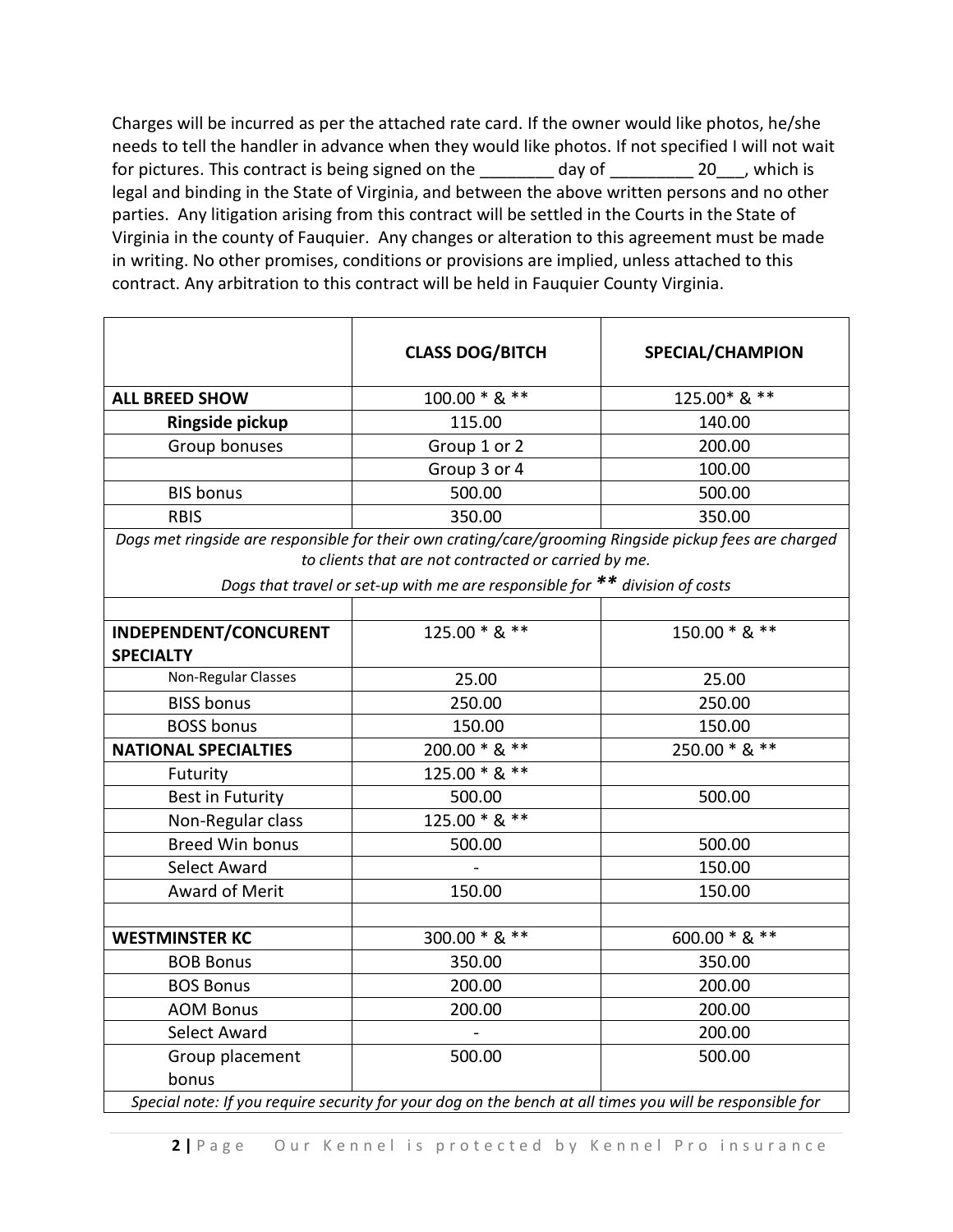*payment to the security detail hired for WKC. Your dog may be benched in the breed area and monitored throughout the day but may be left alone as I have ring times with other dogs throughout the day.*

| <b>AKC CHAMPIONSHIP</b> | 250.00 * & ** | 400.00 $*$ & $**$ |
|-------------------------|---------------|-------------------|
| <b>FLORIDA</b>          |               |                   |
| <b>BOB Bonus</b>        | 200.00        | 200.00            |
| <b>BOS Bonus</b>        | 150.00        | 150.00            |
| Select Bonus            | ---           | 150.00            |
| AOM/AOE                 | 150.00        | 150.00            |
| <b>Group Placements</b> | 350.00        | 350.00            |
|                         |               |                   |

Sweeps checks are retained by the Handler.

- **\*** Cash Awards are a bonus to the Handler and as such are retained by the Handler up to 100.00. All Cash Awards exceeding 100.01 will be divided evenly between the Handler and the *PRIMARY* owner (this does not include all individuals listed on the dogs registration).
- **\*\*** Expenses split between all dogs being shown at an Independent Specialty, Nationals, Westminster, AKC Championship Florida, and dogs on truck/setup.

*NOTE: If a show is cancelled due to weather or Acts of God after I have traveled to a show, the Handling Fee will be assessed at HALF the rate that would have been charged had the show gone on for all dogs that have been entered. If the clubs have cancelled before I travel, there will NOT be a fee. If I am able to get to the show and you cannot due to inclimate weather, you are still responsible for handling fees.*

## Boarding Rates & Misc fees DAILY:

| <b>DAILY BOARDING</b>                                                                     | 10.00 |  |
|-------------------------------------------------------------------------------------------|-------|--|
| <b>Nails</b>                                                                              | 20.00 |  |
| <b>Bath</b>                                                                               | 20.00 |  |
| Long coated breeds                                                                        | 45.00 |  |
|                                                                                           |       |  |
| AIRPORT per trip                                                                          | 75.00 |  |
| Veterinarian per trip                                                                     | 40.00 |  |
| "All Veterinary fees are paid by                                                          |       |  |
| the client                                                                                |       |  |
|                                                                                           |       |  |
| feed Proplan dog food here (Sport 30/20 & Giant Breed Adult) If your dog requires special |       |  |

od here. (Sport 30/20 & Giant Breed Adult) If your dog require food you are responsible for getting food to me.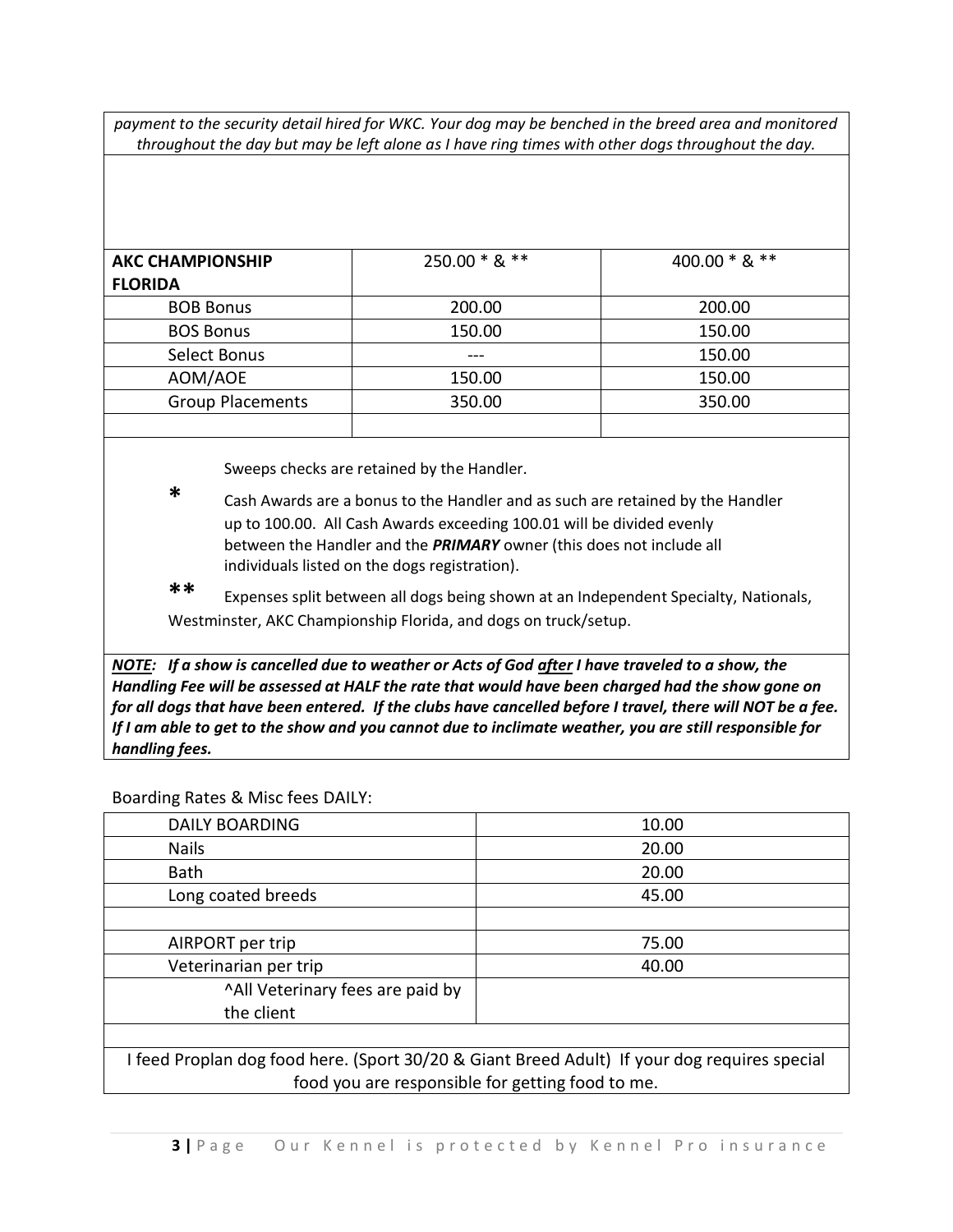## **\*\*TERMS of division of fees per dog:**

Costs are divided by the client's dogs, including but not limited to, hotel expenses, fuel/gas (round trip), Set up fees, parking/motorhome fee, tolls, electric. *IF am traveling to a show for your dog specifically please be aware that you might be the only client and fees will be divided accordingly this includes national specialties.*

----------NEW ENTRY PROCEEDURES FOR DOGS THAT STAY WITH ME-------------------

It is requested that you create an account with SHOWTIME ENTRY SERVICE

## • **www.showtimeentryservice.com**

- Complete the New Client Form
- Complete the New Dog Info Form
- Call Showtime Entry the following day (1-800-798-5531) and give them your Credit Card information as well as permission for me (Brittany Cipriotti) to do entries for you. This entry service covers all superintendents and private supers.
- If you, the owner, agree to do your own entries and the entries are not made, you will be billed at the normal rate for the show.
- A 500.00 deposit will be required on all new accounts which will be credited to the last bill.
- Clients will be billed the last show of the month. Bills are to be paid with-in 15 days. Late payments will incur 2.5% interest on all past due amounts per month 30% annually.
- All Bills are to be paid in full prior to dogs returning home. If the bill is not paid and legal services are required, the client will be responsible for all legal fees incurred.
- All dogs met ringside are required to pay at the end of the weekend or circuit. Cash, Checks and Credit cards are accepted (CC will incur 5% usage fee)
- If Handler cannot make the show, a qualified Handler will be made available or a credit will be given to the owners account for entry fees.
- If Handler cannot make the ring time, a qualified Handler will show or "start" your dog.
- Handler has discretion when she has two client dogs for Group or Best In Show.
- Full time boarding accounts have a credit limit of 1500.00. Once any portion of this amount is past due; it is our discretion as to whether or not your dog gets shown.